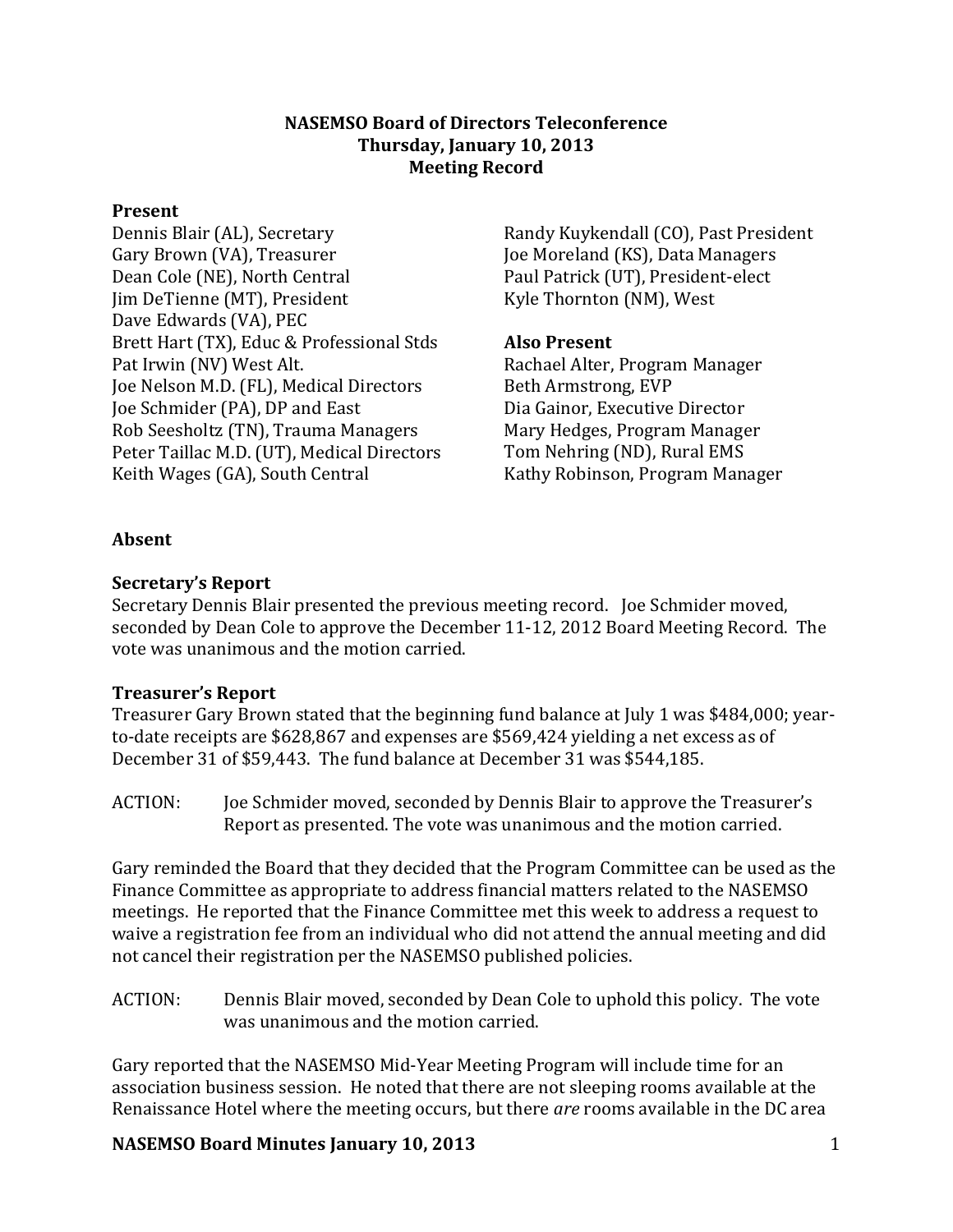and details will be circulated. He shared that EMS Today is offering NASEMSO members registration discounts.

Brown stated that the Annual Meeting program schedule will include sessions until midday on Friday (when the meeting occurs on the West Coast, the program concludes by the end of the day on Thursday so that travelers can return home the next day.)

Dean Cole noted that he will fulfill next week his assignment to contact those states that have not yet paid their 2012-13 dues to determine reasons why payments are not made.

# **Presidential Ponderings**

- **•** AEMS Jim DeTienne reports that the AEMS Board continues to negotiate with H&K, and Jim will be further addressing the contract concerns with the NAEMSP and NAEMSE presidents this week.
- He mentioned that he plans additional strategic discussion on future Board agendas.
- Jim Nelson reports that the Medical Directors Council seeks Board permission to publish the "Definition of EMS" that has been previously approved by NASEMSO.
- ACTION: Jim DeTienne indicated that the Board should review the definition that was circulated with this meeting packet; the Board will determine how it should be published next week.
	- Culture of Safety in EMS Jim asked the Board to review this document. Staff will organize a membership teleconference next week to discuss comments so that NASEMSO can finalize a response before it is reviewed by NEMSAC at the end of the month.
	- ASTHO Emergency Care Drug Shortage White Paper Jim suggested that Board members review this.
	- CHEMS/CP Committee Jim summarized current developments. Board members expressed a preference for the term "Community Health EMS" because that is all encompassing. Dr. Nelson shared that the CP Committee meeting at NAEMSP was standing room only.

ACTION: Joe Nelson moved, seconded by Dennis Blair to form this committee.

- Ad Hoc Mentoring Committee mentoring was a component of every Council's workplan at the 2012 Board retreat. Jim's planned charge to the committee is to craft a uniform approach to this type of activity.
- ACTION: Dean Cole moved, seconded by Joe Nelson to form a committee to develop this program.

# **NASEMSO Board Minutes January 10, 2013** 2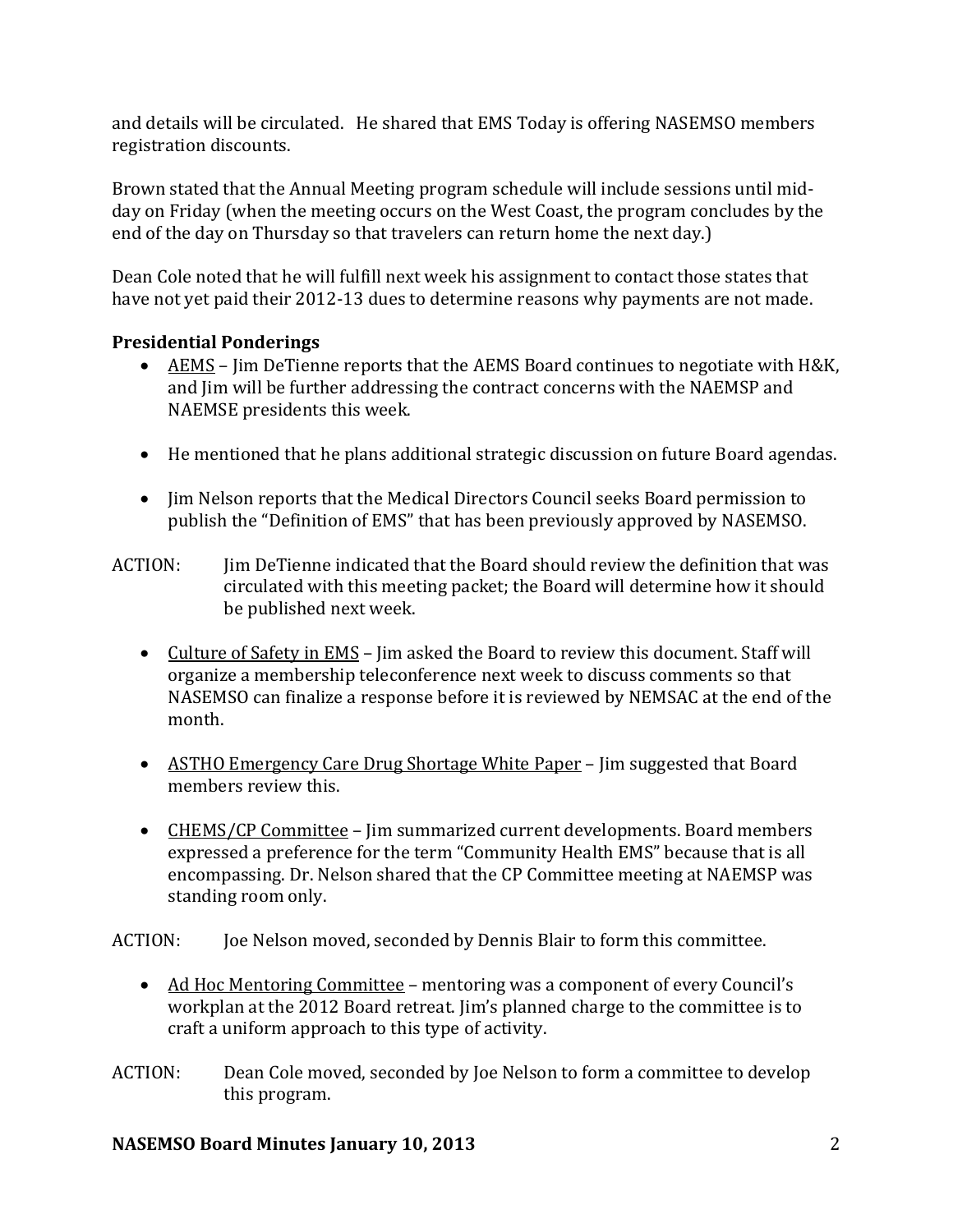# **Action Items**

- Rural EMS Committee Tom Nehring asked that the Board approve a survey as circulated in the meeting packet.
- Education Agenda Implementation Survey Kathy reported that they are still seeking 20-30 states' response.
- Domestic Preparedness Survey Joe Schmider asked that a new survey be delayed until the domestic preparedness survey response is more complete.

ACTION: Regional representatives should make personal contacts to non-responding states. Jim DeTienne also offered to make contacts.

 AVL Committee – NASEMSO submitted input to NFPA as previously approved regarding ambulance specifications. The Committee has asked for Board approval to seek support for NASEMSO-initiated Tentative Interim Amendments from JNEMSLF, individual state EMS directors, and ask state EMS directors to ask for support from their state fire and EMS associations and local agencies.

### **Discussion Items**

 AAP Documents – David Edwards has reviewed these documents and has no concerns. No discussions or concerns from the group.

### **Regional Reports**

- East Joe Schmider reported that the next meeting will be Jan  $28<sup>th</sup>$  at 3pm
- West (not present)
- North Central (no report)
- South Central Keith Wages reported that at the last meeting NFPA / GSA extension and EMS Advocates discussed. All members expressed appreciation for the extension. Looking forward to more info on Advocates. Next meeting a week from today.

#### **Council Reports**

- Medical Directors Joe Nelson reported that the definition of EMS and culture of safety topics are currently being addressed by their council along with the model clinical guidelines project. They are meeting this week in conjunction with NAEMSP.
- Data Managers not present
- $\bullet$  EPS haven't met this year. Steering committee will meet this month. Concern that after polling the group, only 5 people responded that they are coming to the Mid-Year Meeting.
- **•** PECC Dave Edwards reported that the Steering Commitee met on Jan  $3^{rd}$ . They discussed the mentoring program, pediatric disaster checklist and QI indicators as well as Pediatric Readiness project. Finalizing agenda for Mid-Year held adjacent to EMSC Program Managers meeting. PECC members will also be able to attend NASMESO Mid-Year to attend other meetings
- Trauma Executive Committee will meet next Friday to discuss mid-year planning. Updates to recourse tool kit and data collected.

#### **NASEMSO Board Minutes January 10, 2013** 3